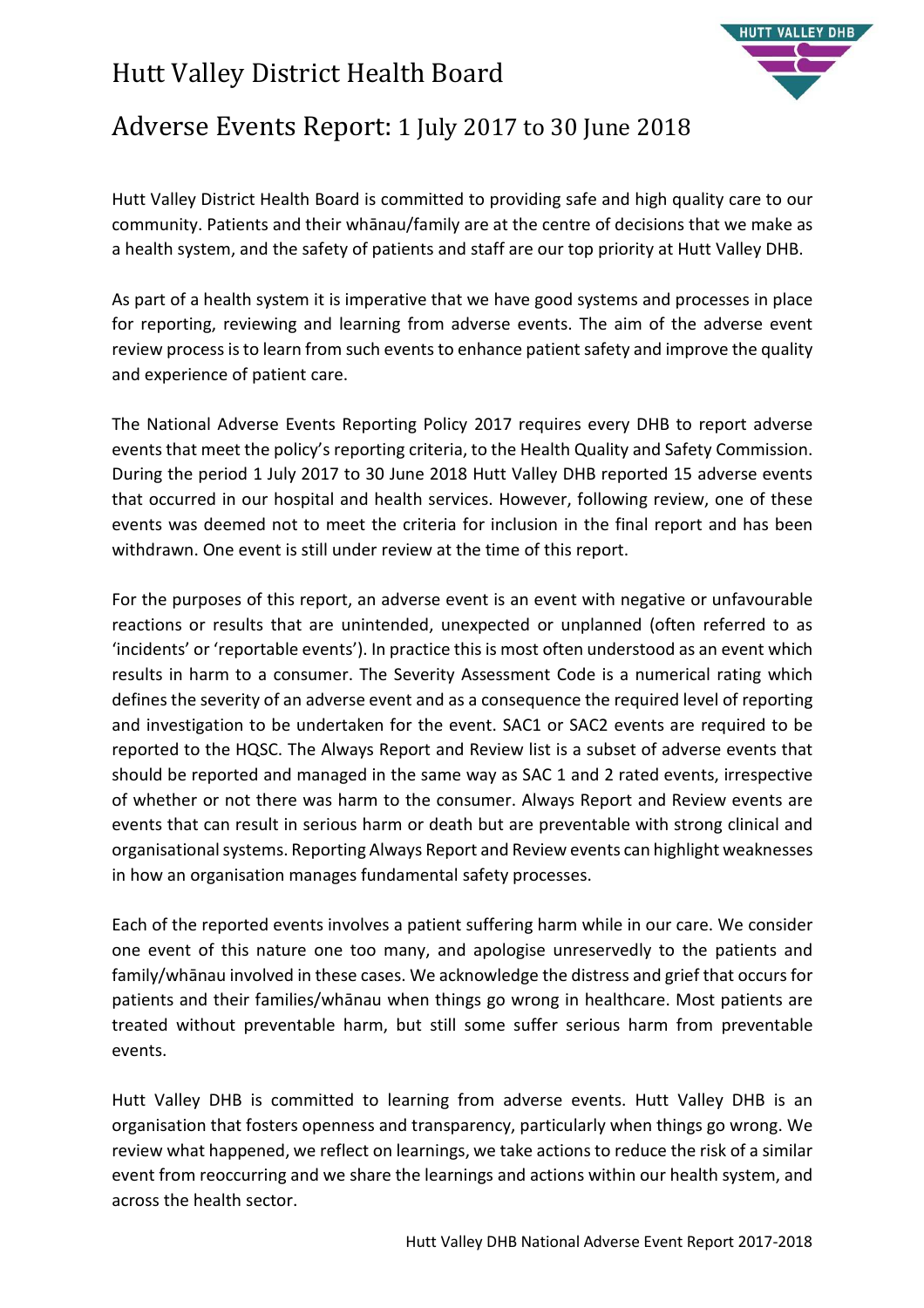# Hutt Valley District Health Board



## Adverse Events Report: 1 July 2017 to 30 June 2018

As an organisation we rely on adverse events being reported by the people involved, in order to learn from them; reporting adverse events is an important component of a positive patient safety culture.

A positive and committed safety culture means that patients and their family/whānau, other health providers such as family doctors and our own staff tell us when an incident has occurred and raise concerns, so that we can look into what has happened. Hutt Valley DHB is dedicated to working with patients and family/whānau when things go wrong, and we endeavour to ensure that their concerns and needs are addressed and supported.

Our practice is to communicate openly with patients and families/whānau at all times, including when adverse events occur, to acknowledge what has happened and to apologise. We will listen to concerns, provide support, involve patients and families/whānau to the degree they prefer, and where possible answer their questions and address any concerns that they have.

There is an understanding that partnership between health care providers and patients is an essential dimension of providing quality health care services. Further developing partnership with patients and their families/whānau in the adverse event review and learning process is a significant focus for the coming year. Working in partnership nurtures a patient-centred approach to care and helps to shine a light on areas for learning in a complex health system.

When reviews result in recommendations for changes and action, we ensure that these are followed up and implemented. Making this happen supports Hutt Valley DHB to achieve our priority of safe and quality care. This forms part of our overall quality improvement and patient safety programme of work, and links with our strategic approach of 'Improved quality, safety and experience of care.'

The category classification of the Serious Adverse Events reported to the Health Quality and Safety Commission by Hutt Valley DHB for the period 1 July 2017 to 30 June 2018 is reported in the table below:

| <b>General classification of event</b>                                    | <b>Number of reported</b><br>adverse events |
|---------------------------------------------------------------------------|---------------------------------------------|
| Patient falls                                                             | 8                                           |
| Medication/IV fluids                                                      |                                             |
| Clinical process (e.g. assessment,<br>diagnosis, treatment, general care) | 4                                           |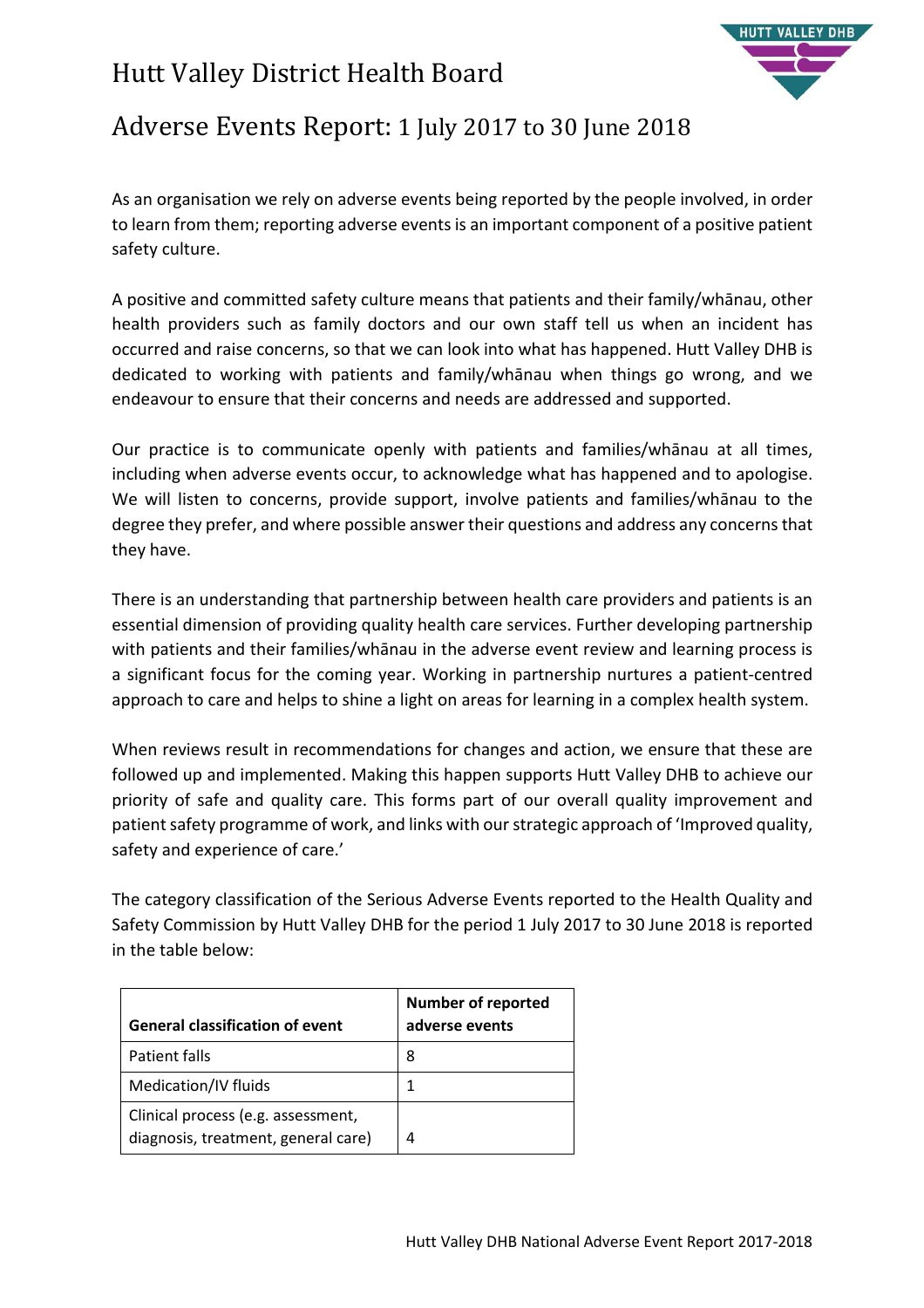

# Adverse Events Report: 1 July 2017 to 30 June 2018

### Classification information:

**Patient falls** events include falls in hospital involving a fracture or other serious harm.

**Medication/IV fluids** reporting includes events where an adverse outcome has occurred as a result of a medication prescribing, storage, or administration error.

**Clinical process** includes events that occur in, or impact on, the clinical environment (assessment, diagnosis, treatment, general care).

Hutt Valley DHB reiterates our apologies to the patients and their family/whānau that were impacted by the adverse events that occurred whilst in our care. These events have been reviewed, with input from the people involved, and system and process changes have been implemented to reduce the likelihood of a similar event from recurring.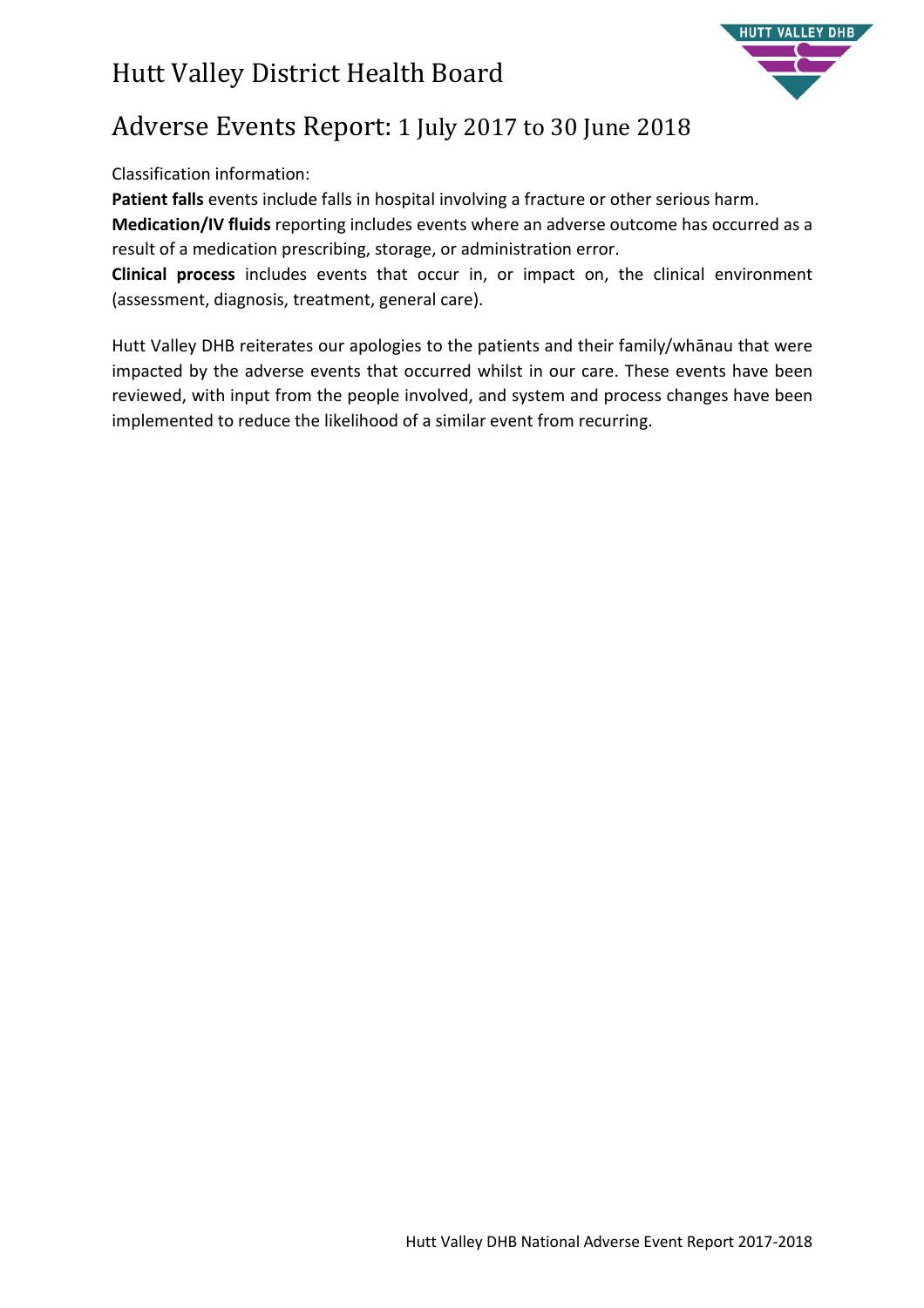

|                        | <b>HVDHB ID: 30745</b> |                                                                                            |  |
|------------------------|------------------------|--------------------------------------------------------------------------------------------|--|
| <b>Event Category:</b> | Patient fall           | <b>SAC Rating: 2</b>                                                                       |  |
|                        |                        | Event Summary: Patient sustained fracture to hip following a fall whilst in hospital care. |  |

**Key findings from review:** 

- All risk assessment and care plans were in place and regular checks were ongoing.
- All falls intervention strategies in place.
- Fall not preventable.

#### **Recommendations:**

• None – continue with falls prevention strategies.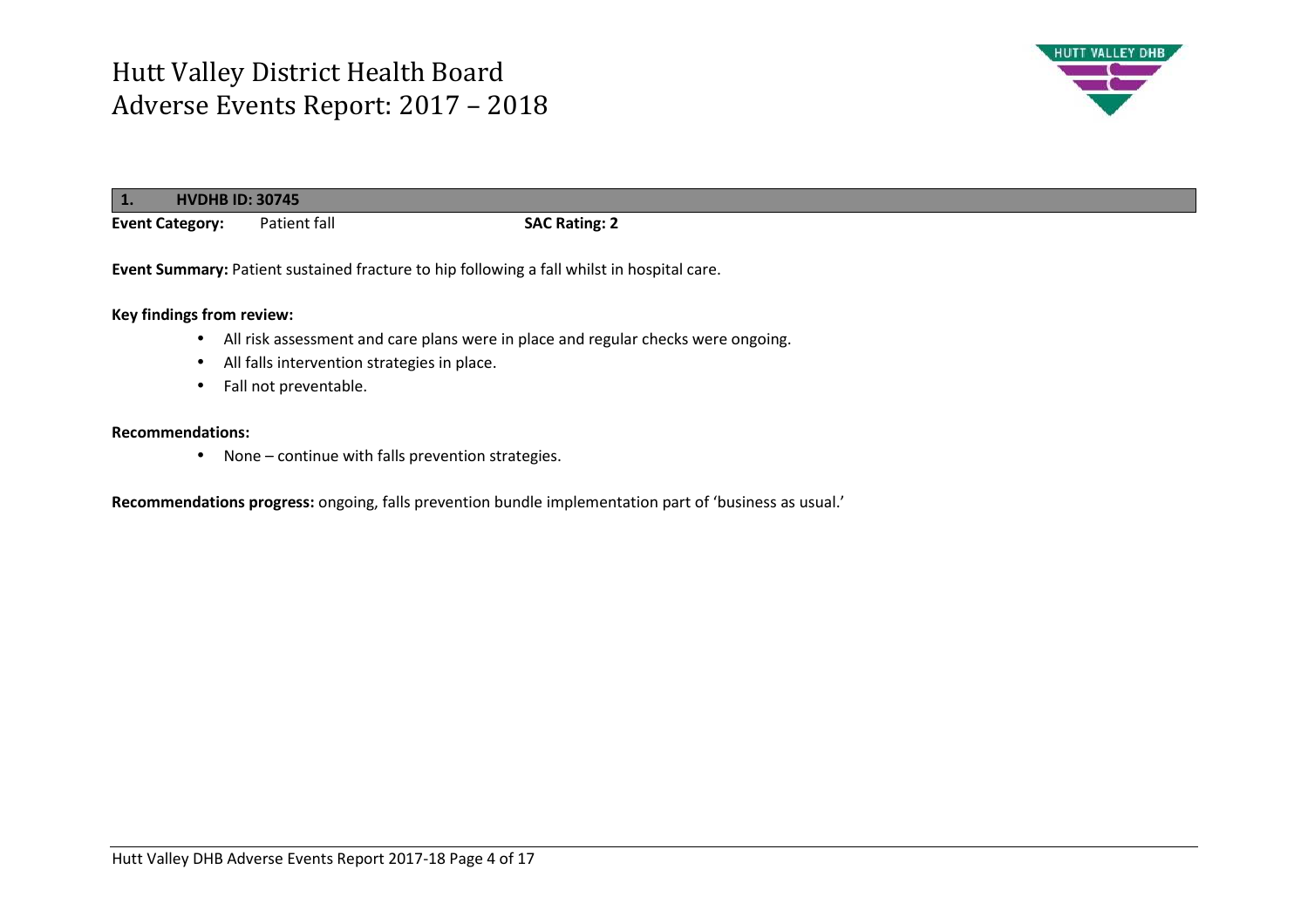

| 2.                     | <b>HVDHB ID: 44382</b> |                                                                                                |                      |
|------------------------|------------------------|------------------------------------------------------------------------------------------------|----------------------|
| <b>Event Category:</b> |                        | Patient Fall                                                                                   | <b>SAC Rating: 2</b> |
|                        |                        | Event Summary: Patient sustained fracture to shoulder following a fall while in hospital care. |                      |

### **Key findings from review:**

- Falls risk assessment and care plan in place.
- All falls prevention strategies in place.
- Fall unable to be prevented.

### **Recommendations:**

• None – continue with falls prevention strategies.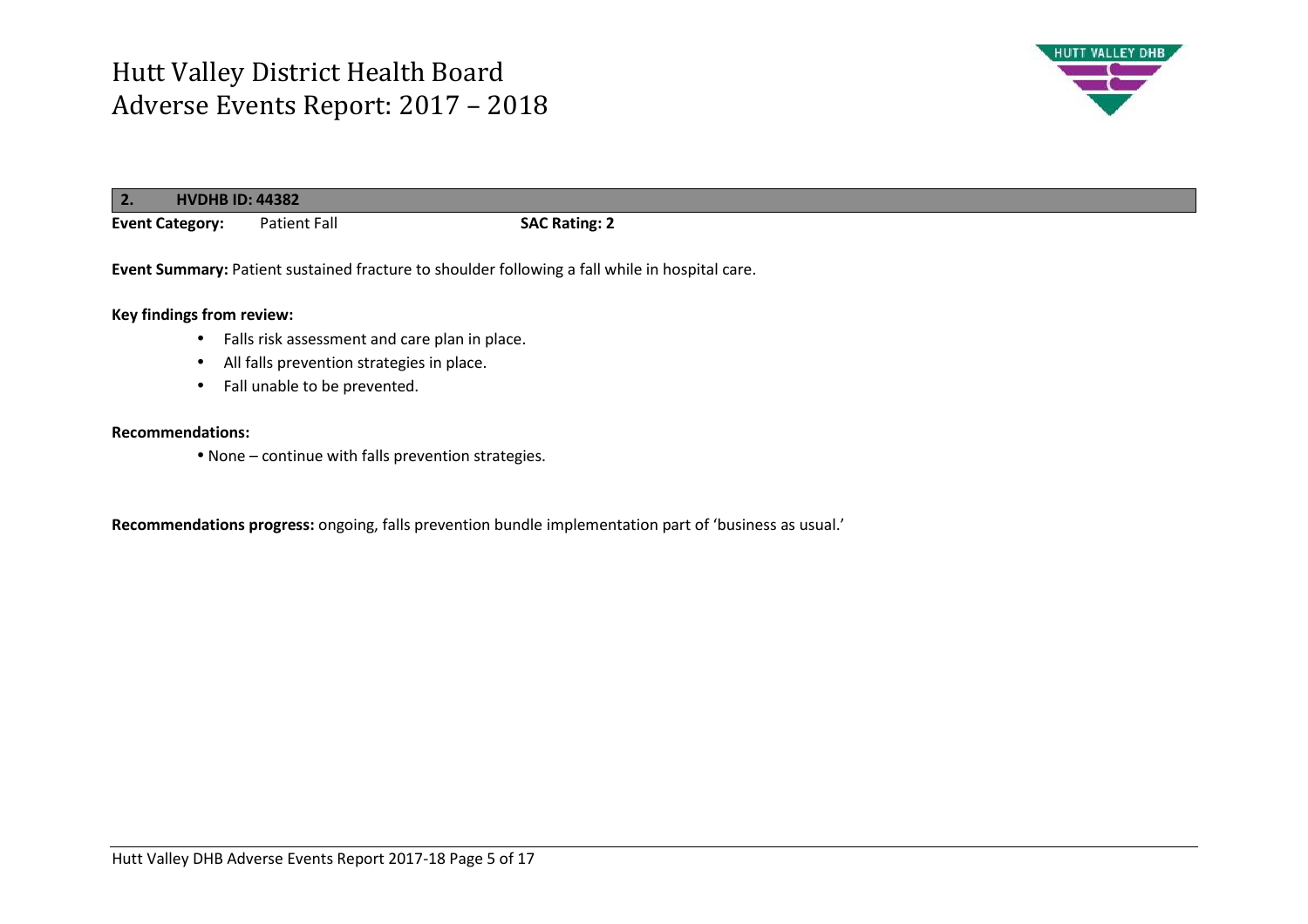

| 3.<br><b>HVDHB ID: 27685</b> |                     |                      |
|------------------------------|---------------------|----------------------|
| <b>Event Category:</b>       | <b>Patient Fall</b> | <b>SAC Rating: 2</b> |

**Event Summary:** Patient sustained fracture to elbow following a fall while in hospital care.

**Key findings from review:** 

- Frail patient with high risk of falling, all risk assessment and care plans in place and regular checks ongoing.
- All falls intervention strategies in place.
- Fall not preventable.

### **Recommendations:**

• Continue with falls prevention strategies.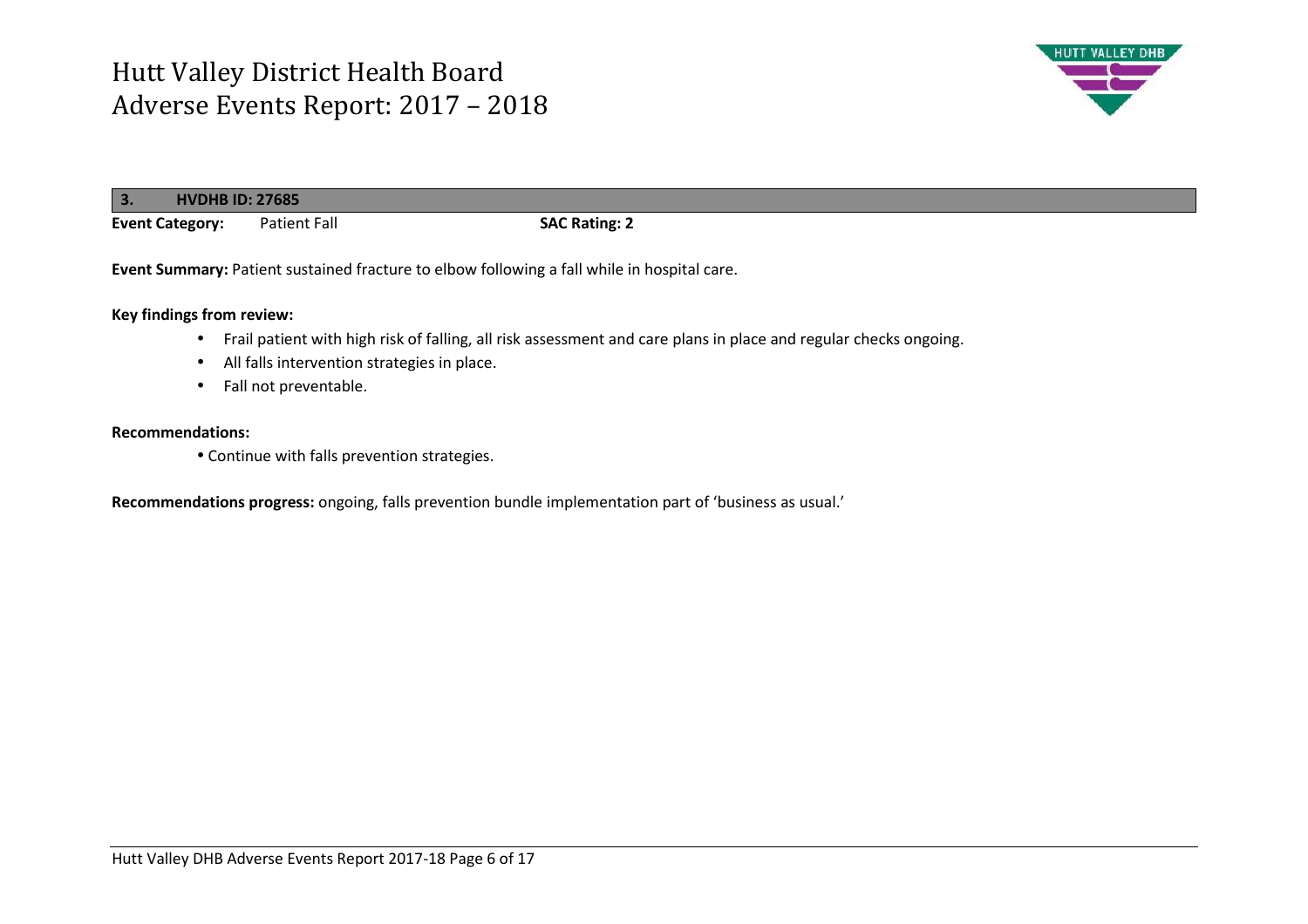

**4.HVDHB ID: 24822**

**Event Category:** Clinical Process **SAC Rating: 2** 

**Event Summary:** Feeding Tube (Percutaneous Endoscopic Gastrostomy (PEG)) not inserted in correct position in stomach.

**Key findings from review:** 

- Initial abdominal x-ray performed and clinicians were satisfied PEG correctly placed.
- •Patient then displayed symptoms consistent with incorrect PEG insertion.
- Further scan subsequently showed tube incorrectly placed. This is a recognised but rare complication.

#### **Recommendations:**

- Case to be reviewed at departmental meeting.
- PEG Insertion Policy to be updated.

**Recommendations progress:** all recommendations completed.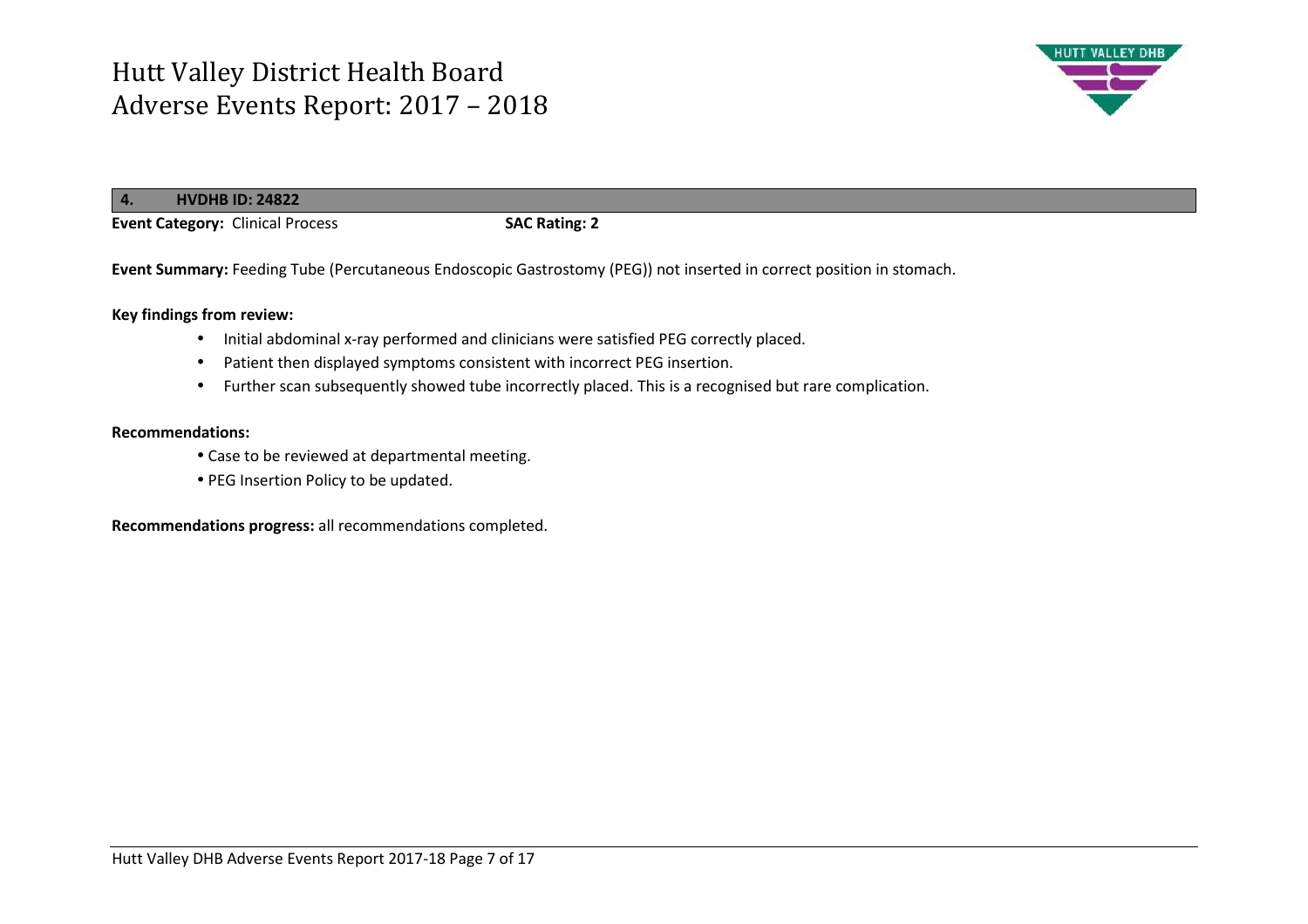

**5.HVDHB ID: 36190**

**Event Category:** Clinical Process **SAC Rating: SAC2** 

**Event Summary:** Surgical swab used to control bleeding left in situ following birth of child**.** 

### **Key findings from review:**

- Swab used to control bleeding in delivery suite was left in situ.
- Swabs not counted in and out in delivery suite, so swab not noticed when patient was transferred to operating theatre.
- Swab not removed as it should have been, patient presented for follow up and swab removed.

#### **Recommendations:**

- Creation of a departmental protocol for birth canal repairs and births where instruments have been used.
- •Count in and out of swabs and needles before and after procedures in Delivery Suite.
- Clinician to document in writing if swabs are left in situ to compress bleeding when a patient is transferred to Operating Theatre.

**Recommendations progress:** all recommendations completed.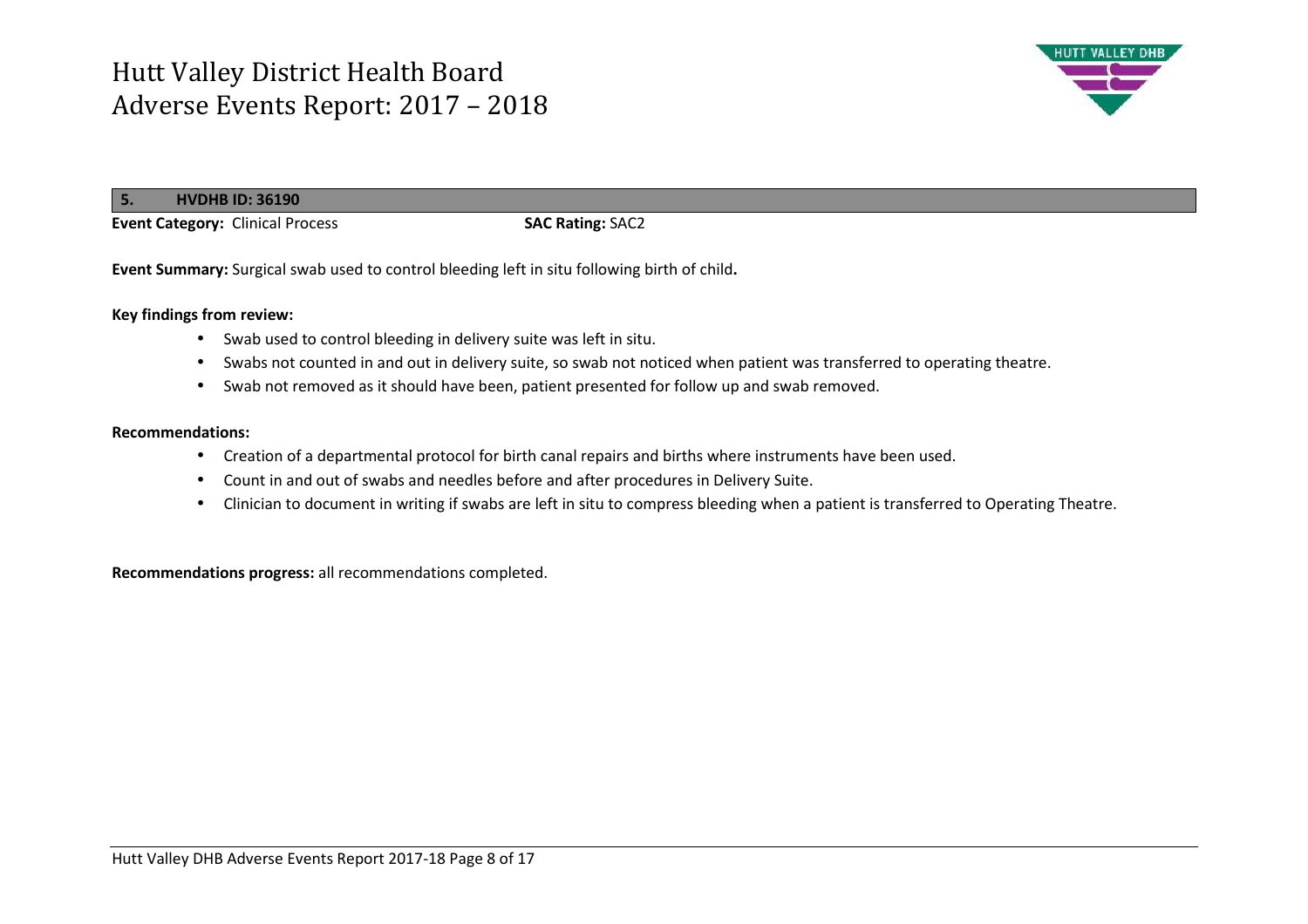

| l 6. | <b>HVDHB ID: 33181</b>       |                      |
|------|------------------------------|----------------------|
|      | Event Category: Patient Fall | <b>SAC Rating: 2</b> |

**Event Summary:** Patient fell from wheelchair, sustained cut to leg that required surgical repair.

**Key findings from review:** 

• Wheelchair had been left in cubicle without brakes applied.

#### **Recommendations:**

• Wheelchairs brakes to be applied when unattended.

**Recommendations progress:** complete, all staff ensure brakes always applied when wheelchairs left unattended. Spot checks undertaken.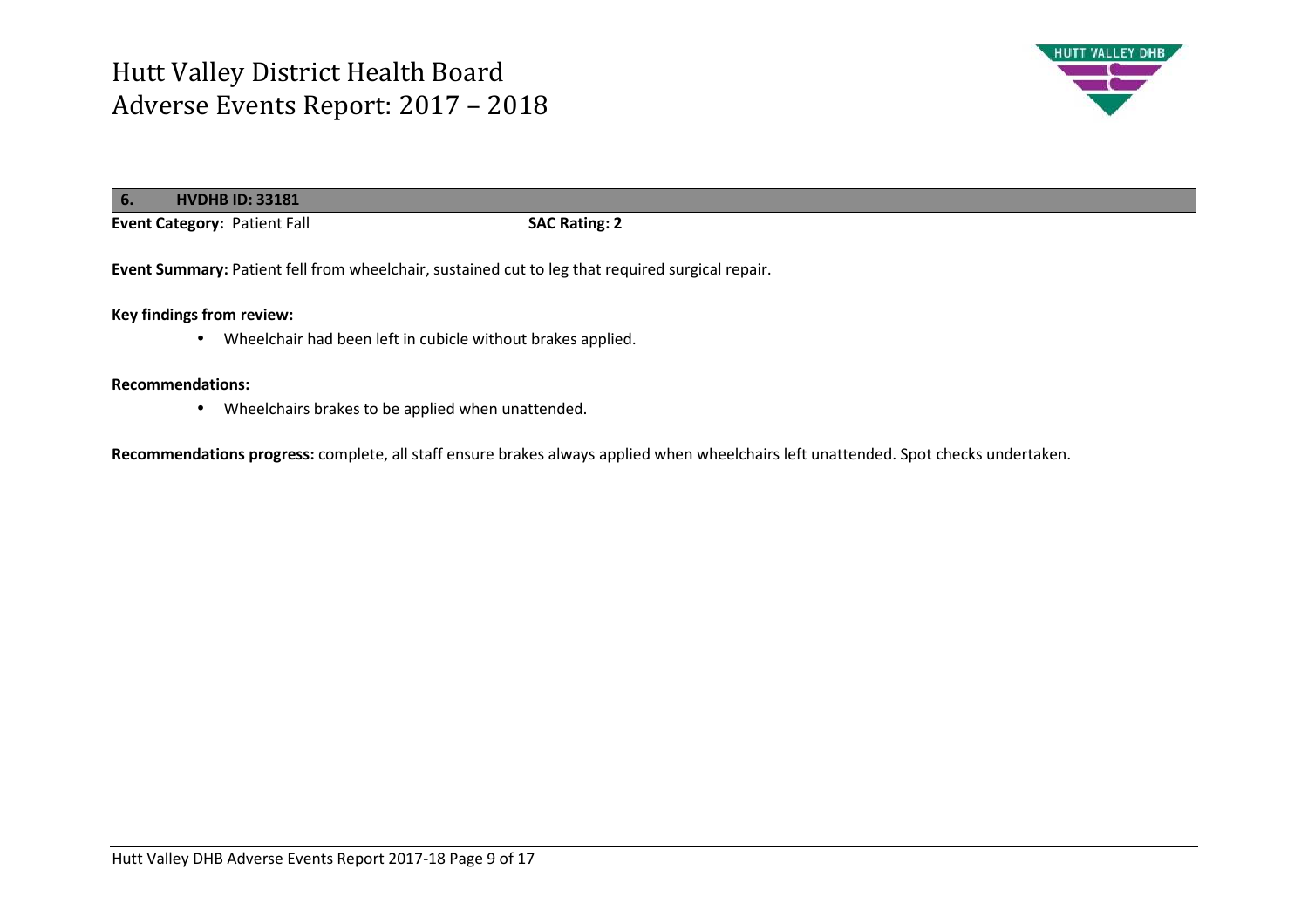

#### **7.HVDHB ID: 25215**

**Event Category:** Patient Fall **SAC Rating: 2**

**Event Summary:** Patient sustained fracture to hip following a fall while in hospital care.

#### **Key findings from review:**

- •Patient on high/low bed that had not been lowered to the ground before staff member left the room.
- •Patient slipped when getting out of bed.
- Falls prevention strategies in place.

#### **Recommendations:**

- Audit use of high/low beds to check if being used effectively with other falls prevention interventions.
- Consider supplying non-slip socks on admission.

**Recommendations progress:** All recommendations complete, non-slip socks purchased for use.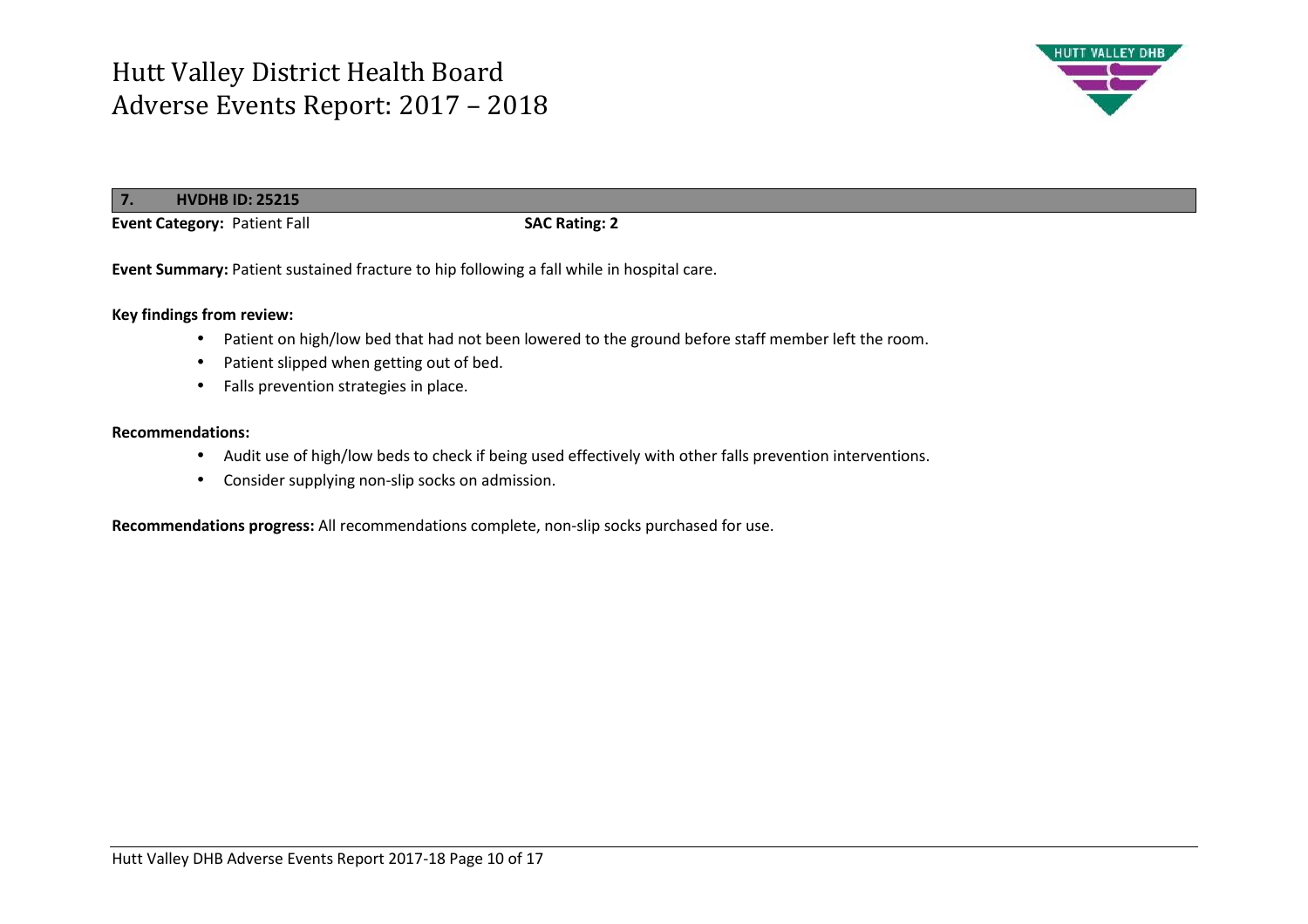

| 8.<br><b>HVDHB ID: 27338</b>            |                      |
|-----------------------------------------|----------------------|
| <b>Event Category: Clinical Process</b> | <b>SAC Rating: 2</b> |

**Event Summary:** Patient sustained hospital acquired pressure injury to both heels whilst in hospital care**.** 

#### **Key findings from review:**

- Incorrect assessment of pressure injury risk.
- •Incomplete documentation of care provided to prevent pressure injury.

#### **Recommendations:**

- All pressure injury events to be reviewed at the Pressure Injury group to identify areas for improvement and adherence to local policies and practices.
- Pressure Injury teaching package to be updated to align with best practice

**Recommendations progress:** All recommendations complete.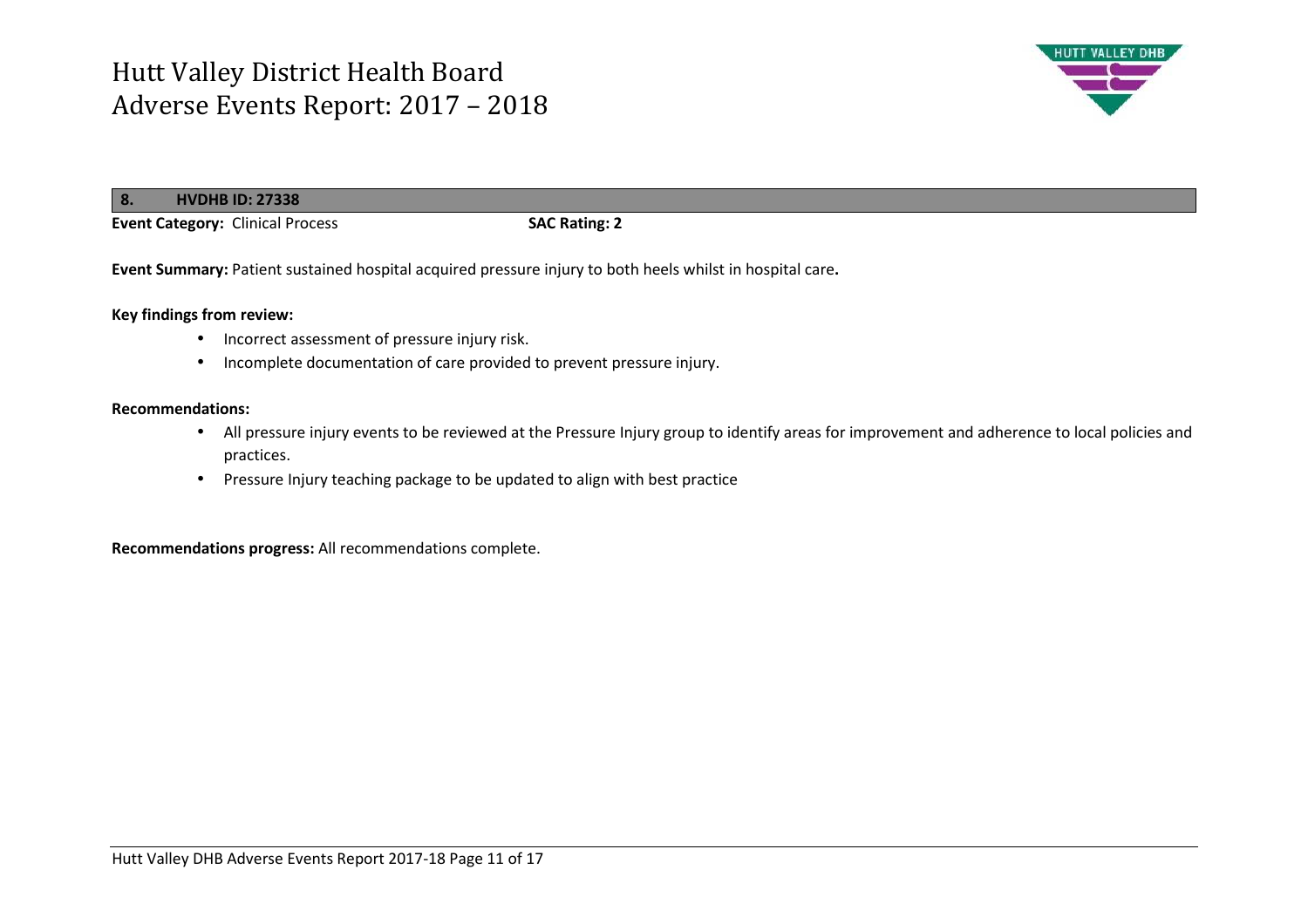

| l 9.<br><b>HVDHB ID: 27528</b> |              |                      |
|--------------------------------|--------------|----------------------|
| <b>Event Category:</b>         | Patient fall | <b>SAC Rating: 2</b> |

**Event Summary:** patient sustained fracture to hip following a fall, while in hospital care.

#### **Key findings from review:**

- •Patient did not receive appropriate level of observation given history of falls, cognitive state and increased frailty.
- •Surveillance and assistance indicated in falls assessment plan not followed at time of event.
- Patient wearing socks at time of fall.

#### **Recommendations:**

- Review close care bay guidelines to ensure patients with dementia are included for close observation.
- Consider supplying non-slip socks on admission.

**Recommendations progress:** All recommendations completed and non-slip socks purchased for use**.**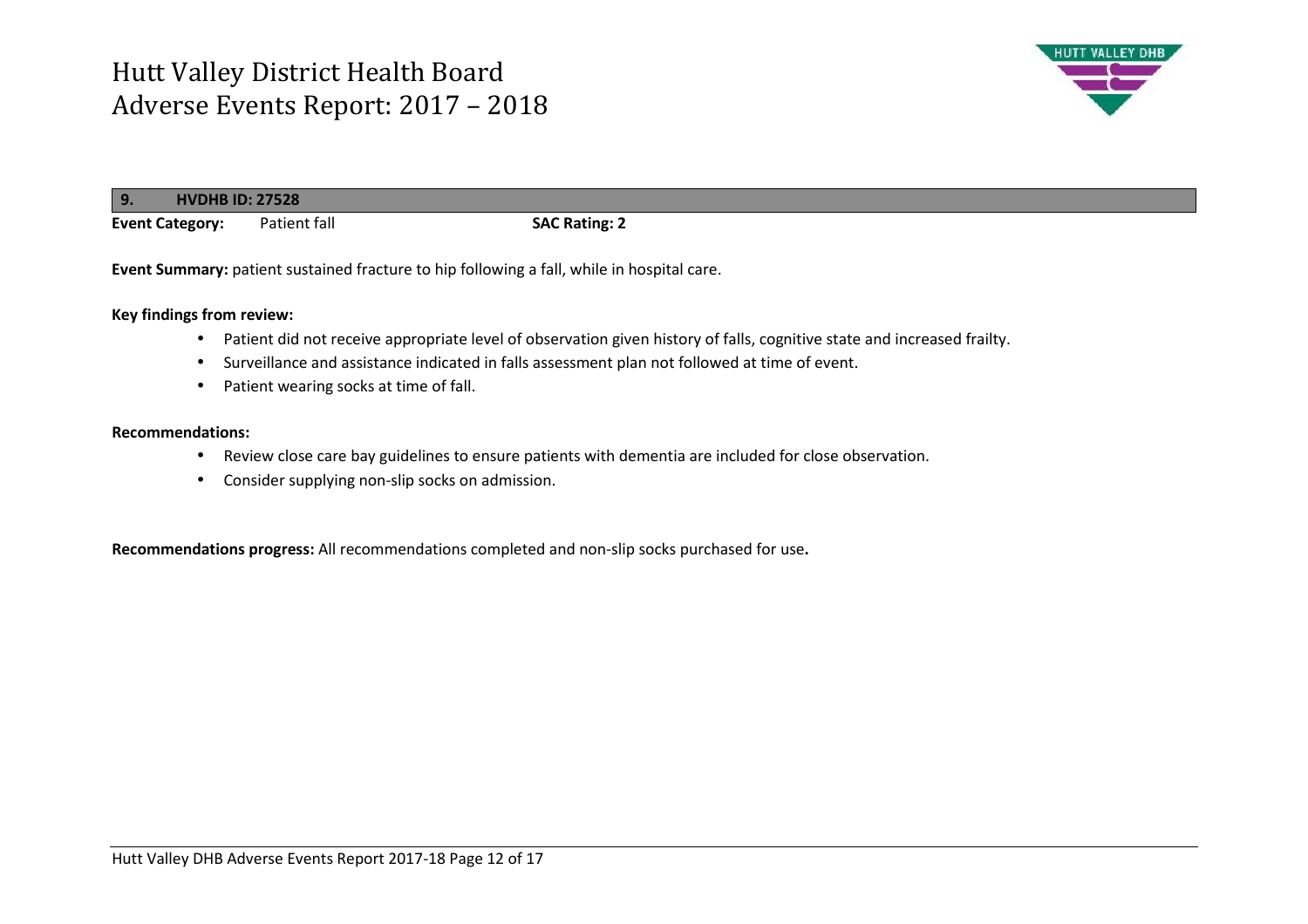

**10.HVDHB ID: 28468**

**Event Category:** Clinical Process **SAC Rating:** SAC2

**Event Summary:** Patient required instrumental assistance for delivery, experienced allergic reaction (likely due to anaesthetic agent) following induction and C-section.

### **Key findings from review:**

- Delay in commencing medication (Syntocinon) for induction decision to delay appears to have been based on interpretation of baby's heart rate (thought to be worse than it was) and poor pain control.
- • Epidural management – No problems with the insertion or function of the epidural but a prolonged duration without an epidural top-up lead to a period of inadequate labour analgesia.
- Supervision of junior staff Obstetrics & Gynaecology Senior Medical Officer (SMO) not consulted early in labour. Inappropriate support for junior doctor. No senior Registrar cover on site, no SMO on site to support and ensure actions were followed up. Review determined correct decisions made.
- Clinicians decision making process for use of instruments not clear (e.g. from forceps to Ventouse).
- •Process for decision to move to theatre for Category 1 Caesarean Section not well communicated.
- •After hours acute staffing in Operating Theatres – no second team on call.
- •Patient suffered allergic reaction at time of anaesthetic induction.
- •Lack of available ICU beds in the Wellington region at that time.

### **Recommendations:**

- Hutt Valley DHB to adopt the guidelines for use of labour induction medication (Syntocinon) as used at Auckland DHB.
- The introduction of Patient Controlled Epidural Analgesia (PCEA) should be prioritised to ensure maternity patients are able to control their own rate of analgesia.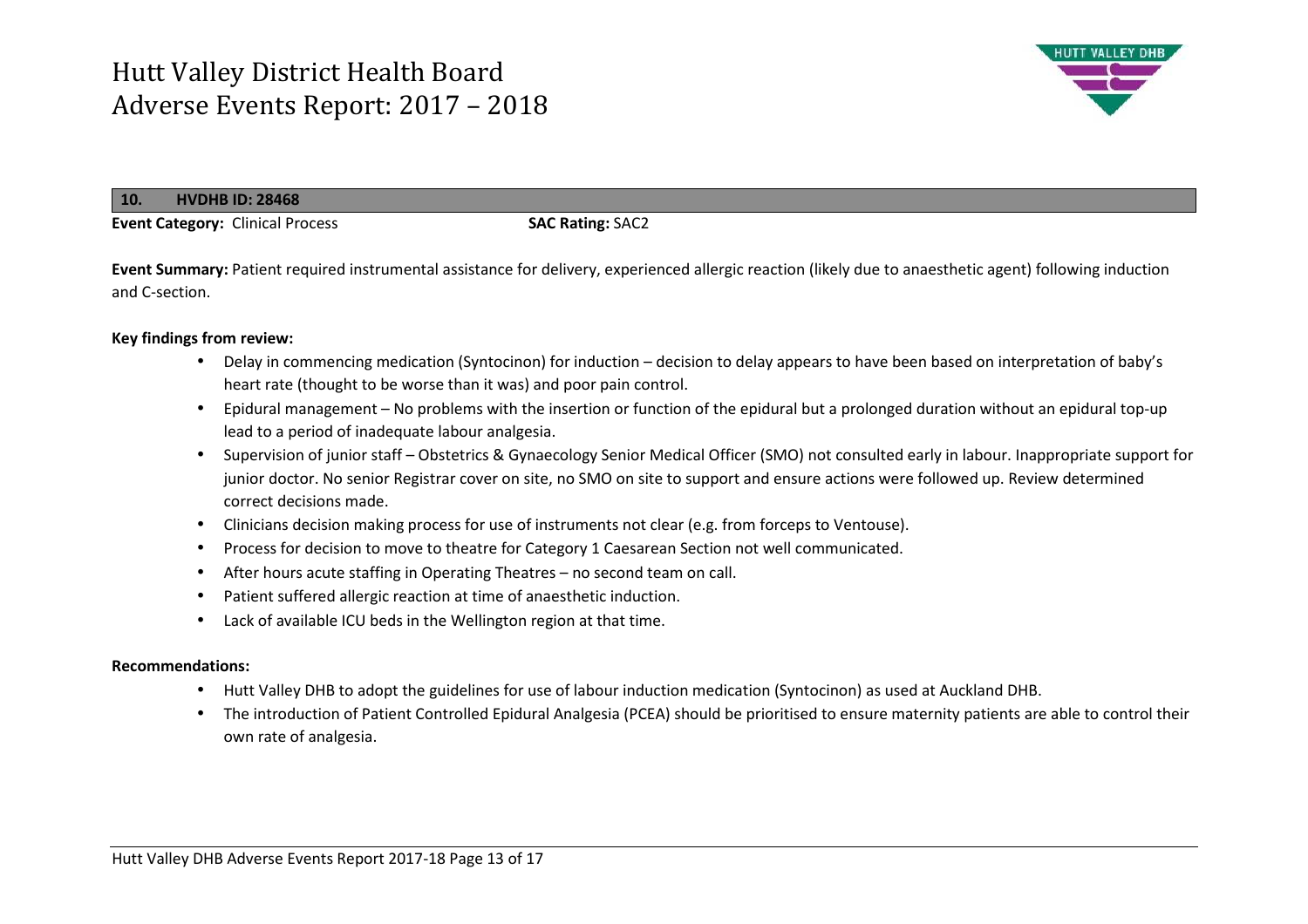

- At the time of decision to move to use of a second delivery instrument (e.g. from forceps to Ventouse), a Time Out should occur in order to allow assessment of risk factors and the appropriate place to continue.
- $\bullet$  The communications flow from Delivery Suite staff to Operating Theatre staff to be reviewed. Parameters to be established as to when a decision to continue with a Category 1 C-Section should be reviewed. This should include establishing an Obstetric Time Out.

### **Recommendations progress:**

- Guidelines for use of syntocinon in place. **Complete**.
- All core midwives have completed training and PCEA is in use. **Complete**.
- Time Out measure is in place as part of Midwifery/Theatre team process. **Complete**.
- Associate Charge Midwifery Manager roles now established, communication between Operating Theatre and Delivery Suite part of the role. Theatre Midwifery Team established to ensure core midwives attend assisted births in OT and take part in Time Out. **Complete**.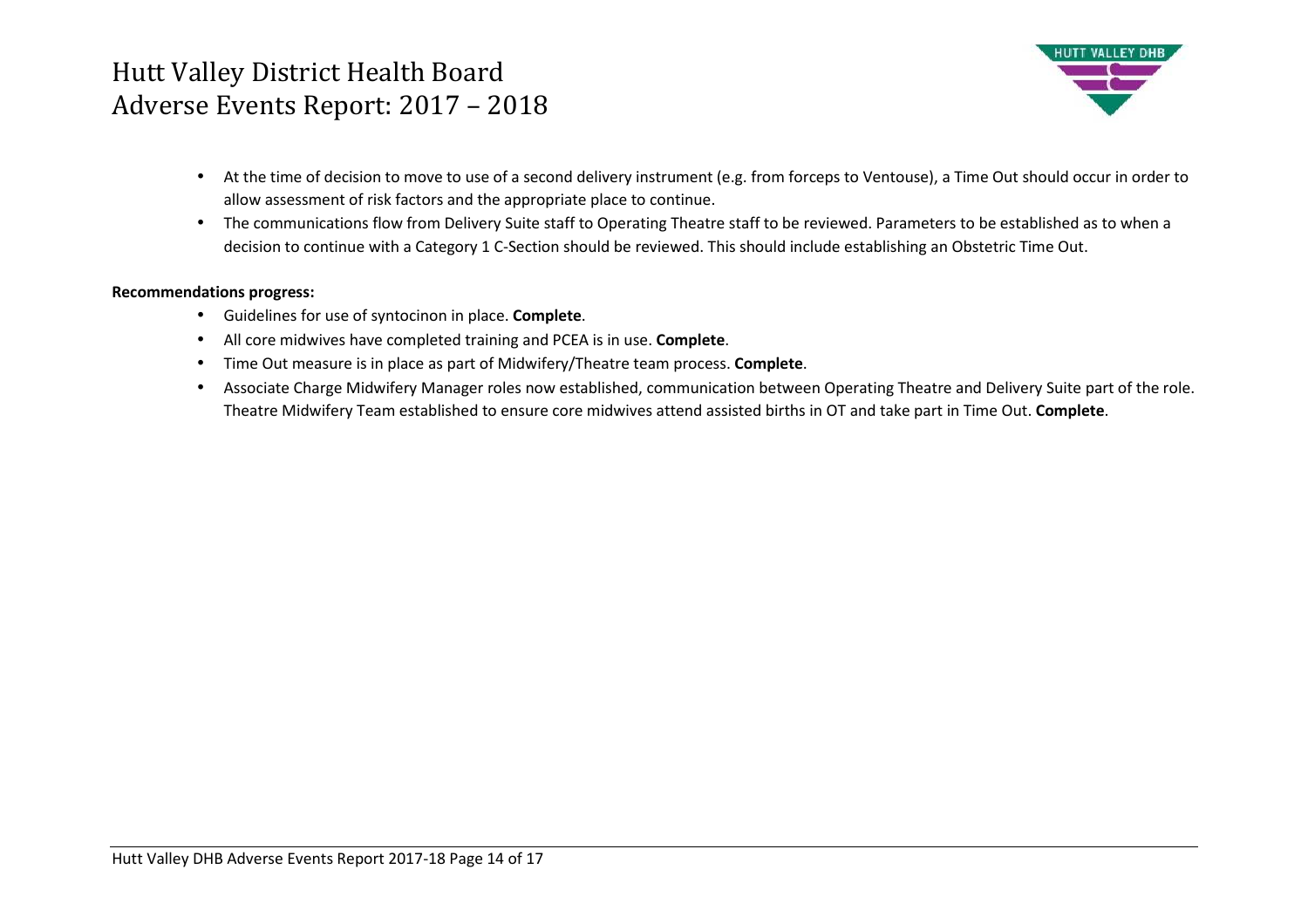

| 11 <sub>k</sub>        | <b>HVDHB ID: 36457</b> |                      |  |
|------------------------|------------------------|----------------------|--|
| <b>Event Category:</b> | <b>Patient Fall</b>    | <b>SAC Rating: 2</b> |  |

**Event Summary: Patient sustained fracture to hip following a fall whilst in hospital care.** 

#### **Key findings from review:**

- All risk assessment and care plans were in place and regular checks were ongoing.
- All falls intervention strategies in place.
- New model of high/low bed not able to be lowered to ground**.**

#### **Recommendations:**

- •Bed supplier to replace new model high/low bed with older model.
- Continue with falls prevention bundle implementation.

#### **Recommendations progress:** Complete

- Supplier has encoded previous High/Low bed model in to their electronic ordering module for all high/low bed supply.
- Falls prevention bundle implementation ongoing.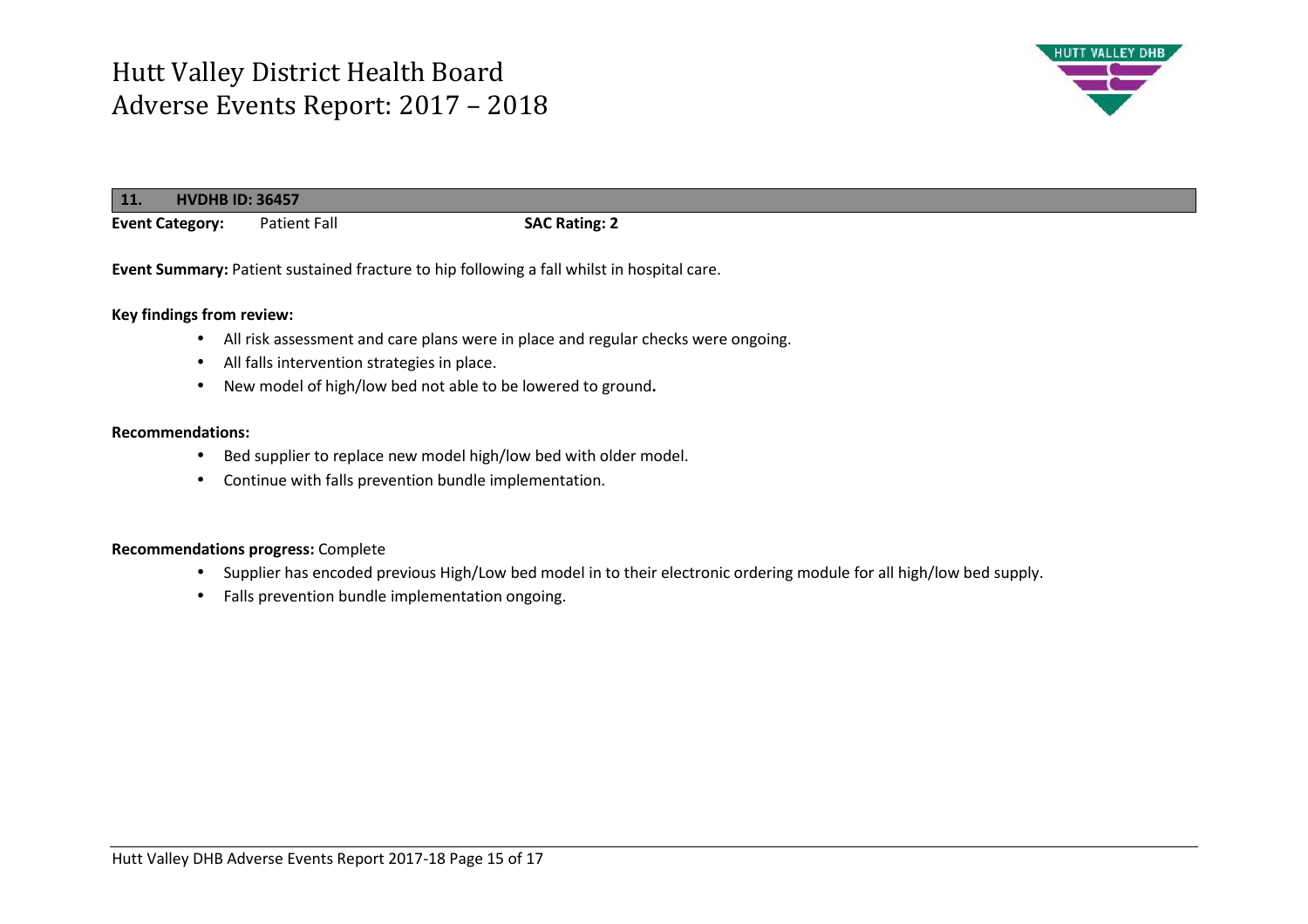

**12. HVDHB ID: 43944Event Category:** Patient Fall **SAC Rating: 2**

**Event Summary:** Patient sustained fracture to hip following a fall whilst in hospital care.

**Key findings from review:** 

- Frail patient with high risk of falling, all risk assessment and care plans in place and regular checks ongoing.
- All falls intervention strategies were in place.
- Fall unable to be prevented.

#### **Recommendations:**

• None – continue with falls prevention strategies.